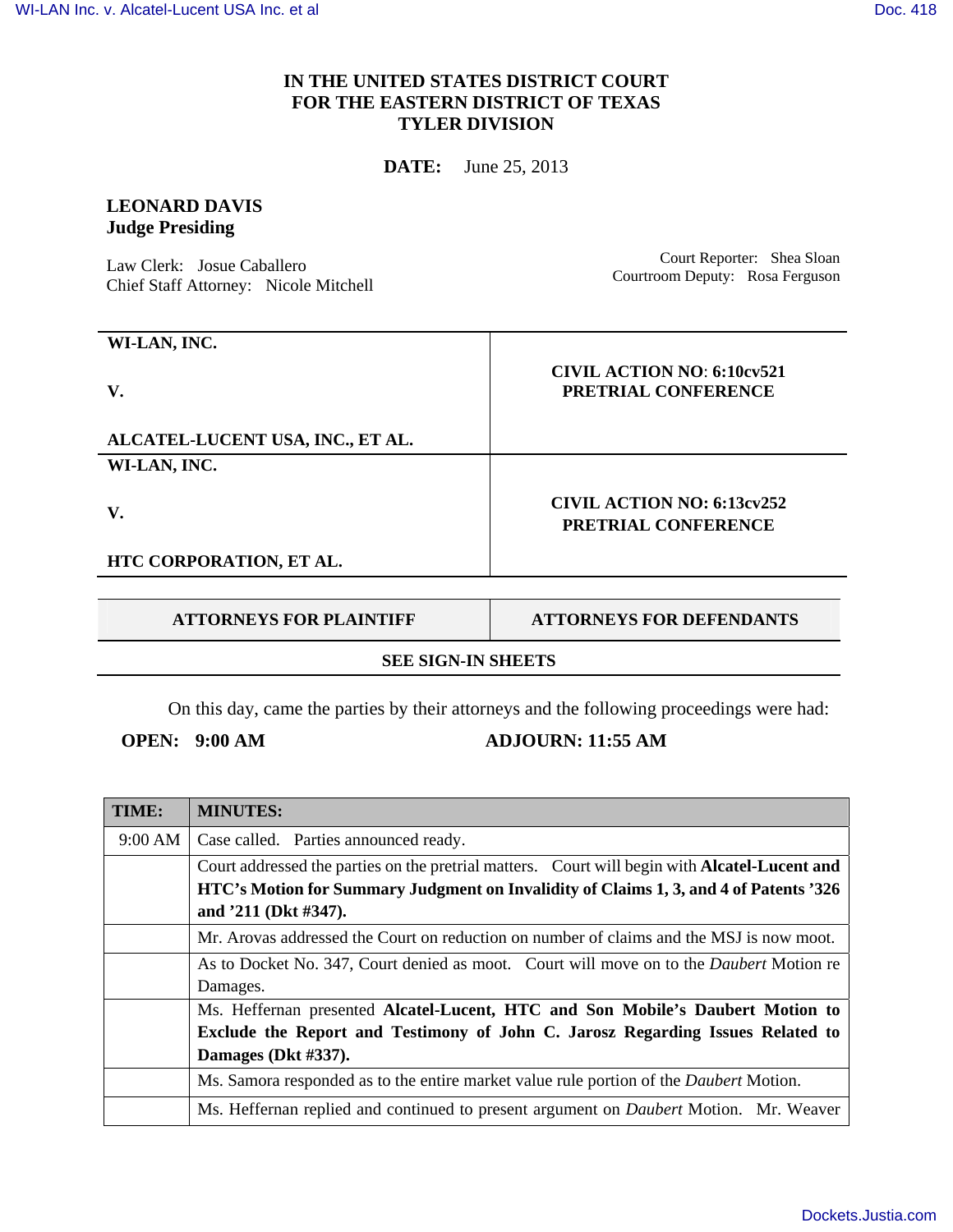| TIME:      | <b>MINUTES:</b>                                                                                                                                                                              |
|------------|----------------------------------------------------------------------------------------------------------------------------------------------------------------------------------------------|
|            | addressed the Court on sealing the courtroom on the license. Court sealed the courtroom.                                                                                                     |
| 10:00 am   | <b>SEALED PROCEEDINGS.</b> Court addressed the parties regarding concerns on redacted and<br>sealed court proceedings.                                                                       |
|            | Ms. Heffernan continued her argument. Ms. Samora responded as to the license.<br>Ms.<br>Heffernan replied. Ms. Samora further replied.                                                       |
| $10:10$ am | <b>Court UNSEALED the courtroom.</b>                                                                                                                                                         |
|            | Ms. Heffernan continued her presentation of Motion and discussed Defendants' MIL No. 3                                                                                                       |
|            | (None-Comparable Licenses) [Dkt #354].                                                                                                                                                       |
|            | Mr. Pai responded                                                                                                                                                                            |
| 10:25 am   | Court in recess for 10 minutes.                                                                                                                                                              |
| 10:35 am   | Hearing resumed.                                                                                                                                                                             |
|            | Ms. Heffernan continued her argument on the Daubert Motion.                                                                                                                                  |
|            | Mr. Pai responded. Court inquired as to damages from each defendant based on damage                                                                                                          |
|            | module. Mr. Pai responded and gave the numbers. Mr. Weaver addressed the Court on the                                                                                                        |
|            | lump sums through trial. Mr. Pai responded as to the other numbers.                                                                                                                          |
|            | Ms. Heffernan continued to address the Court on the second part of the <i>Daubert</i> Motion and<br>MIL 5. Court interrupted and went back to the lump-sum calculations on world-wide sales. |
|            | Ms. Heffernan responded. Mr. Pai replied as to the US revenues.                                                                                                                              |
|            | Ms. Heffernan continued with the Daubert motion. Ms. Samora responded.                                                                                                                       |
|            | Ms. Heffernan continued with the third part of the Daubert motion.                                                                                                                           |
|            | Mr. Weaver responded. Ms. Heffernan replied. Mr. Weaver further responded.<br>Ms.                                                                                                            |
|            | Heffernan further replied. Court inquired as to the marking issue. Mr. Weaver responded as                                                                                                   |
|            | to a factual issue. Ms. Heffernan responded. Mr. Weaver further responded. Mr. Arovas                                                                                                        |
|            | responded. Court will take this motion under advisement.                                                                                                                                     |
|            | Court addressed the parties on Motions in Limine.<br>Mr. Weaver addressed the Court and the parties are working together. Court asked for the                                                |
|            | ones that the parties wanted the Court to hear. Mr. Weaver presented MIL 1. Mr. Arovas                                                                                                       |
|            | responded.                                                                                                                                                                                   |
|            | Mr. Pai addressed the Court on MIL 5. Ms. Heffernan responded. Court inquired on the                                                                                                         |
|            | standard setting. Wi-Lan's MIL 5 is denied.                                                                                                                                                  |
|            | Mr. Hill addressed the Court on MIL 8 and 9. Mr. Arovas responded. Mr. Hill replied.<br>Court denied as to the invalidity (MIL #8). Mr. Hill addressed the Court on MIL 9. Mr.               |
|            | Arovas responded. Court denied MIL #9.                                                                                                                                                       |
|            | Ms. Heffernan addressed the Court on Defendant's MIL 1. Ms. Samora responded. Court                                                                                                          |
|            | will rule at same time as Daubert Motion. Ms. Heffernan further addressed the Court.                                                                                                         |
|            | Ms. Samora responded.                                                                                                                                                                        |
|            | Ms. Heffernan presented MIL 4 and rests on the briefs.                                                                                                                                       |
|            | Mr. Arovas addressed the Court on MIL 7 and parties to meet and confer.                                                                                                                      |
|            | Mr. Arovas addressed the Court on trial times. Mr. Hill responded as to the trial times. Court<br>asked about experts. Mr. Arovas responded. Mr. Hill responded.                             |
|            | Court inquired as to this being a standards case. Mr. Arovas responded.                                                                                                                      |
|            | Court addressed the parties on doing opening statements on jury selection day.<br>Court                                                                                                      |
|            |                                                                                                                                                                                              |